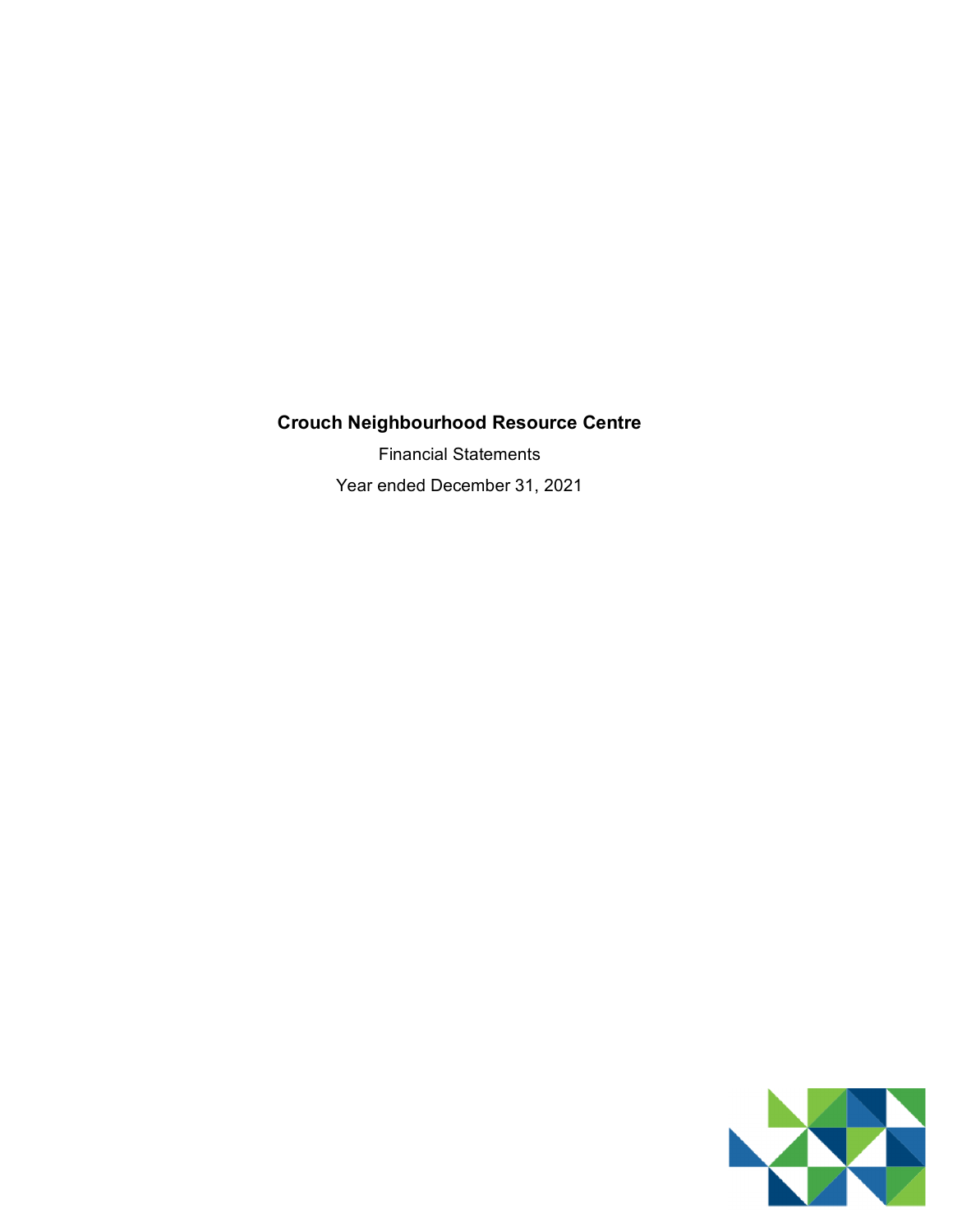

**Bringing Solutions Together** 

624 Maitland Street London, Ontario N6B 2Z9

Ph 519.679.9330 Fx 519.679.3204

# **Independent Auditor's Report**

To the Directors of Crouch Neighbourhood Resource Centre

#### **Qualified Opinion**

We have audited the financial statements of Crouch Neighbourhood Resource Centre ("the Centre"), which comprise the Statement of Financial Position as at December 31, 2021, and the Statements of Operations, Changes in Net Assets and Cash Flows for the year then ended, and notes to the financial statements, including a summary of significant accounting policies.

In our opinion, except for the possible effects of the matter described in the Basis for Qualified Opinion section of our report, the accompanying financial statements present fairly, in all material respects, the financial position of the Centre as at December 31, 2021 and the results of its operations and its cash flows for the year then ended in accordance with Canadian accounting standards for not-for-profit organizations.

#### **Basis for Qualified Opinion**

In common with many charitable organizations, the Centre derives revenue from donations and fundraising, the completeness of which is not susceptible to satisfactory audit verification. Accordingly, verification of these revenues was limited to the amounts recorded in the records of the Centre. Therefore, we were not able to determine whether any adjustments might be necessary to revenue, net revenue, and cash flows from operations for the years ended December 31, 2021 and 2020, current assets as at December 31, 2021 and 2020, and net assets for the years then ended. Our audit opinion on the financial statements was modified accordingly because of the possible effects of this limitation in scope.

We conducted our audit in accordance with Canadian generally accepted auditing standards. Our responsibilities under those standards are further described in the Auditor's Responsibilities for the Audit of the Financial Statements section of our report. We are independent of the Centre in accordance with the ethical requirements that are relevant to our audit of the financial statements in Canada, and we have fulfilled our other ethical responsibilities in accordance with these requirements. We believe that the audit evidence we have obtained is sufficient and appropriate to provide a basis for our qualified opinion.

#### **Emphasis of Matter**

We draw attention to Note 11 of the financial statements, which describes the effects of the COVID-19 pandemic on the Centre's operations. Our opinion is not modified in respect of this matter.

#### **Responsibilities of Management and Those Charged with Governance for the Financial Statements**

Management is responsible for the preparation and fair presentation of the financial statements in accordance with Canadian accounting standards for not-for-profit organizations, and for such internal control as management determines is necessary to enable the preparation of financial statements that are free from material misstatement, whether due to fraud or error.

In preparing the financial statements, management is responsible for assessing the Centre's ability to continue as a going concern, disclosing, as applicable, matters related to going concern and using the going concern basis of accounting unless management either intends to liquidate the Centre or to cease operations, or has no realistic alternative but to do so.

Those charged with governance are responsible for overseeing the Centre's financial reporting process.

#### **Auditor's Responsibilities for the Audit of the Financial Statements**

Our objectives are to obtain reasonable assurance about whether the financial statements as a whole are free from material misstatement, whether due to fraud or error, and to issue an auditor's report that includes our opinion. Reasonable assurance is a high level of assurance, but is not a guarantee that an audit conducted in accordance with Canadian generally accepted auditing standards will always detect a material misstatement when it exists. Misstatements can arise from fraud or error and are considered material if, individually or in the aggregate, they could reasonably be expected to influence the economic decisions of users taken on the basis of these financial statements.

Tax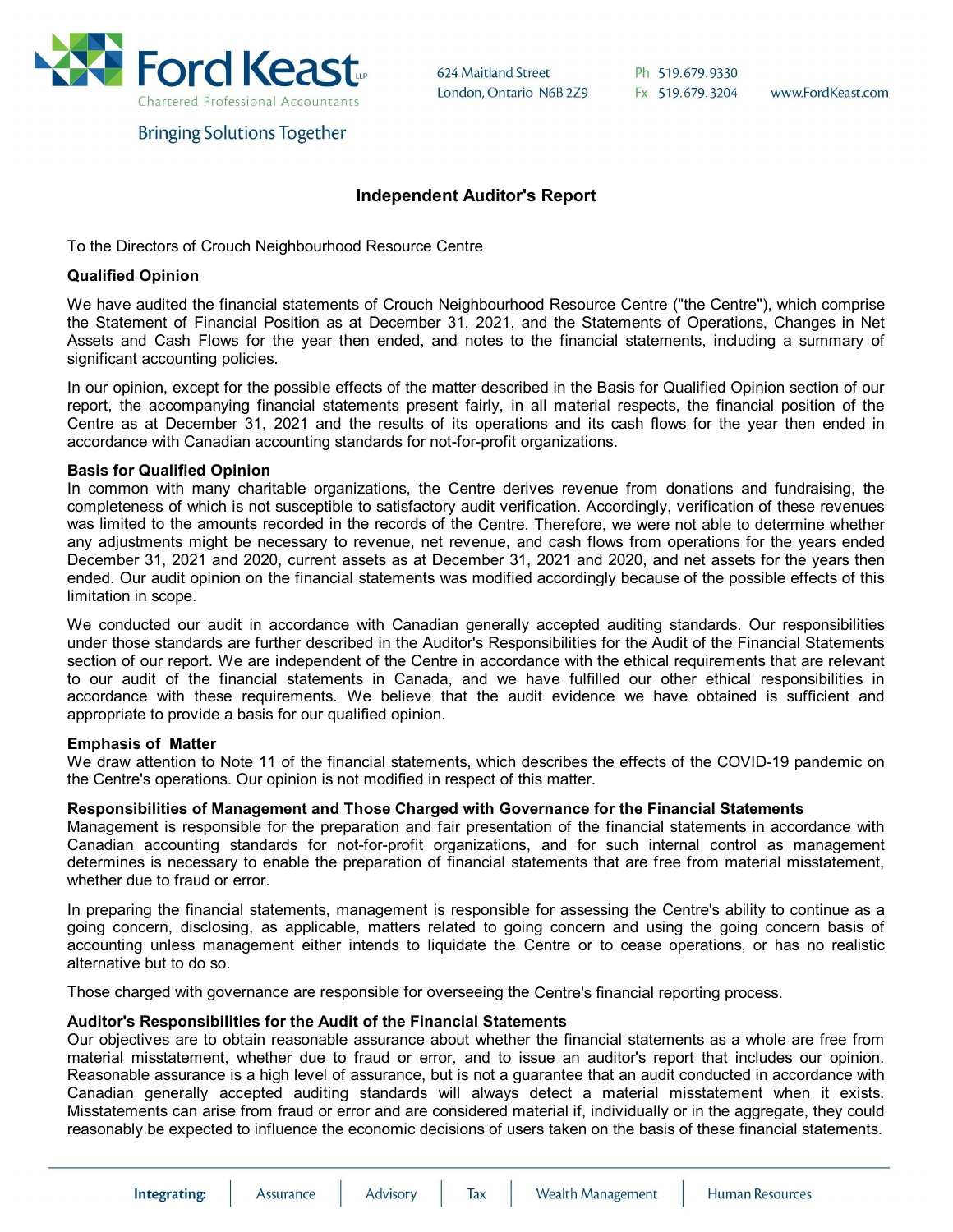

Ph 519.679.9330 Fx 519.679.3204

### **Bringing Solutions Together**

As part of an audit in accordance with Canadian generally accepted auditing standards, we exercise professional judgment and maintain professional skepticism throughout the audit. We also:

- · Identify and assess the risks of material misstatement of the financial statements, whether due to fraud or error, design and perform audit procedures responsive to those risks, and obtain audit evidence that is sufficient and appropriate to provide a basis for our opinion. The risk of not detecting a material misstatement resulting from fraud is higher than for one resulting from error, as fraud may involve collusion, forgery, intentional omissions, misrepresentations, or the override of internal control.
- · Obtain an understanding of internal control relevant to the Centre's preparation and fair presentation of the financial statements in order to design audit procedures that are appropriate in the circumstances, but not for the purpose of expressing an opinion on the effectiveness of the Centre's internal control.
- Evaluate the appropriateness of accounting policies used and the reasonableness of accounting estimates and related disclosures made by management.
- · Conclude on the appropriateness of management's use of the going concern basis of accounting and, based on the audit evidence obtained, whether a material uncertainty exists related to events or conditions that may cast significant doubt on the Centre's ability to continue as a going concern. If we conclude that a material uncertainty exists, we are required to draw attention in our auditor's report to the related disclosures in the financial statements or, if such disclosures are inadequate, to modify our opinion. Our conclusions are based on the audit evidence obtained up to the date of our auditor's report. However, future events or conditions may cause the Centre to cease to continue as a going concern.
- Evaluate the overall presentation, structure and content of the financial statements, including the disclosures, and whether the financial statements represent the underlying transactions and events in a manner that achieve fair presentation.

We communicate with those charged with governance regarding, among other matters, the planned scope and timing of the audit and significant audit findings, including any significant deficiencies in internal control that we identify during our audit.

Ford Keast up

London, Ontario **Chartered Professional Accountants** May 26, 2022 **Licensed Public Accountants**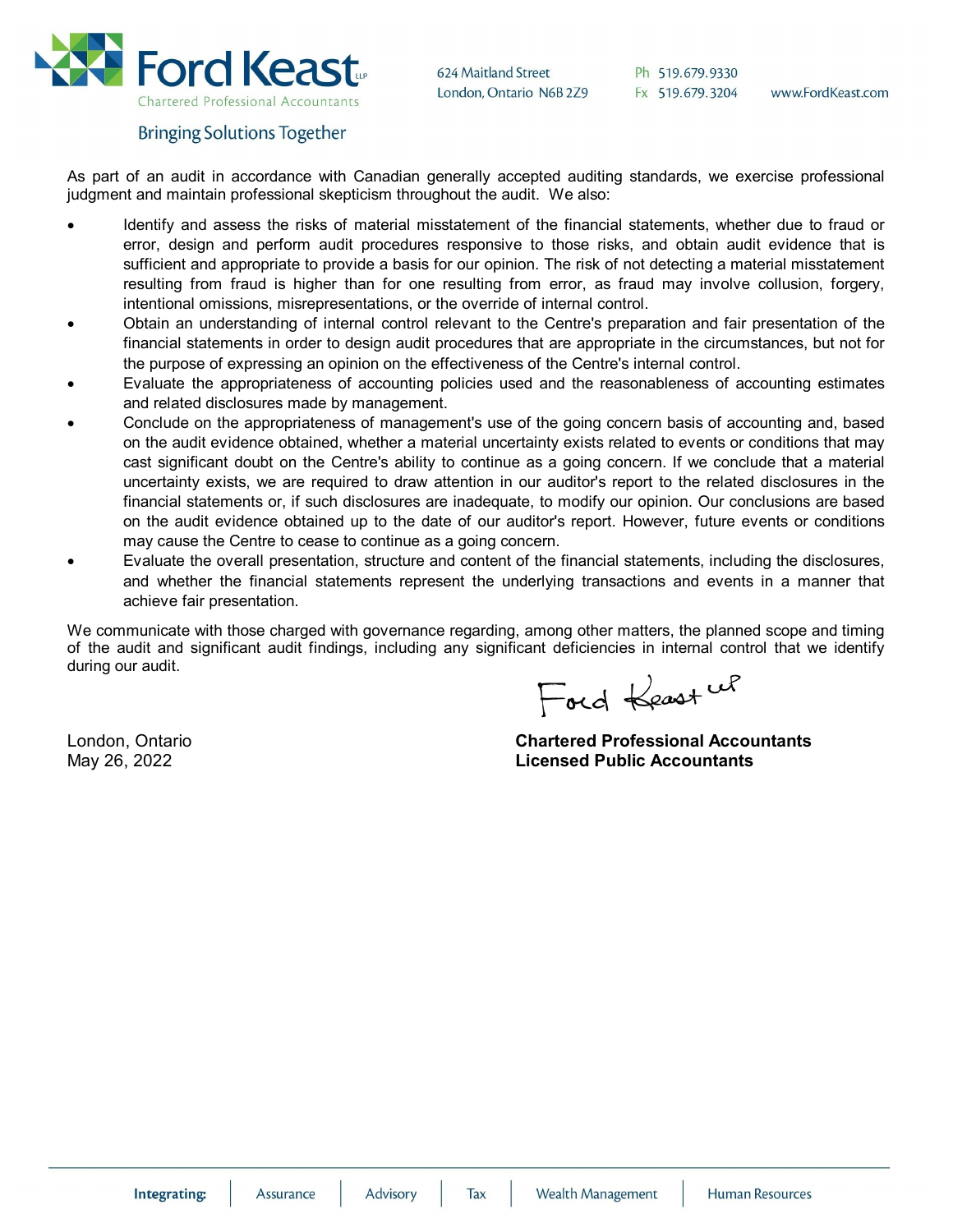Statement of Financial Position as at December 31, 2021

|                                                                                                                                                                                     |         | 2021                                                    | 2020                                                         |  |
|-------------------------------------------------------------------------------------------------------------------------------------------------------------------------------------|---------|---------------------------------------------------------|--------------------------------------------------------------|--|
| <b>Assets</b>                                                                                                                                                                       |         |                                                         |                                                              |  |
| Current<br>Cash<br>Guaranteed investment certificate, at market<br>Accounts receivable<br>Government assistance receivable<br>Government remittances receivable<br>Prepaid expenses | \$      | 210,798<br>53,009<br>22,991<br>5,581<br>10,485<br>6,449 | \$<br>147,092<br>52,407<br>24,000<br>7,321<br>2,554<br>3,661 |  |
| Capital assets (Note 2)                                                                                                                                                             | 309,313 |                                                         | 237,035                                                      |  |
|                                                                                                                                                                                     | \$      | 309,313                                                 | \$<br>237,035                                                |  |
| <b>Liabilities</b>                                                                                                                                                                  |         |                                                         |                                                              |  |
| Current<br>Accounts payable and accrued liabilities (Note 10)<br>Deferred contributions (Note 4)                                                                                    | \$      | 27,589<br>76,338                                        | \$<br>14,198<br>29,195                                       |  |
|                                                                                                                                                                                     |         | 103,927                                                 | 43,393                                                       |  |
| <b>Net assets</b>                                                                                                                                                                   |         |                                                         |                                                              |  |
| Internally restricted (Note 5)<br>Unrestricted                                                                                                                                      |         | 100,000<br>105,386                                      | 100,000<br>93,642                                            |  |
|                                                                                                                                                                                     |         | 205,386                                                 | 193,642                                                      |  |
|                                                                                                                                                                                     | \$      | 309,313                                                 | \$<br>237,035                                                |  |

Approved by the Directors:

Approved by the Directors.

Director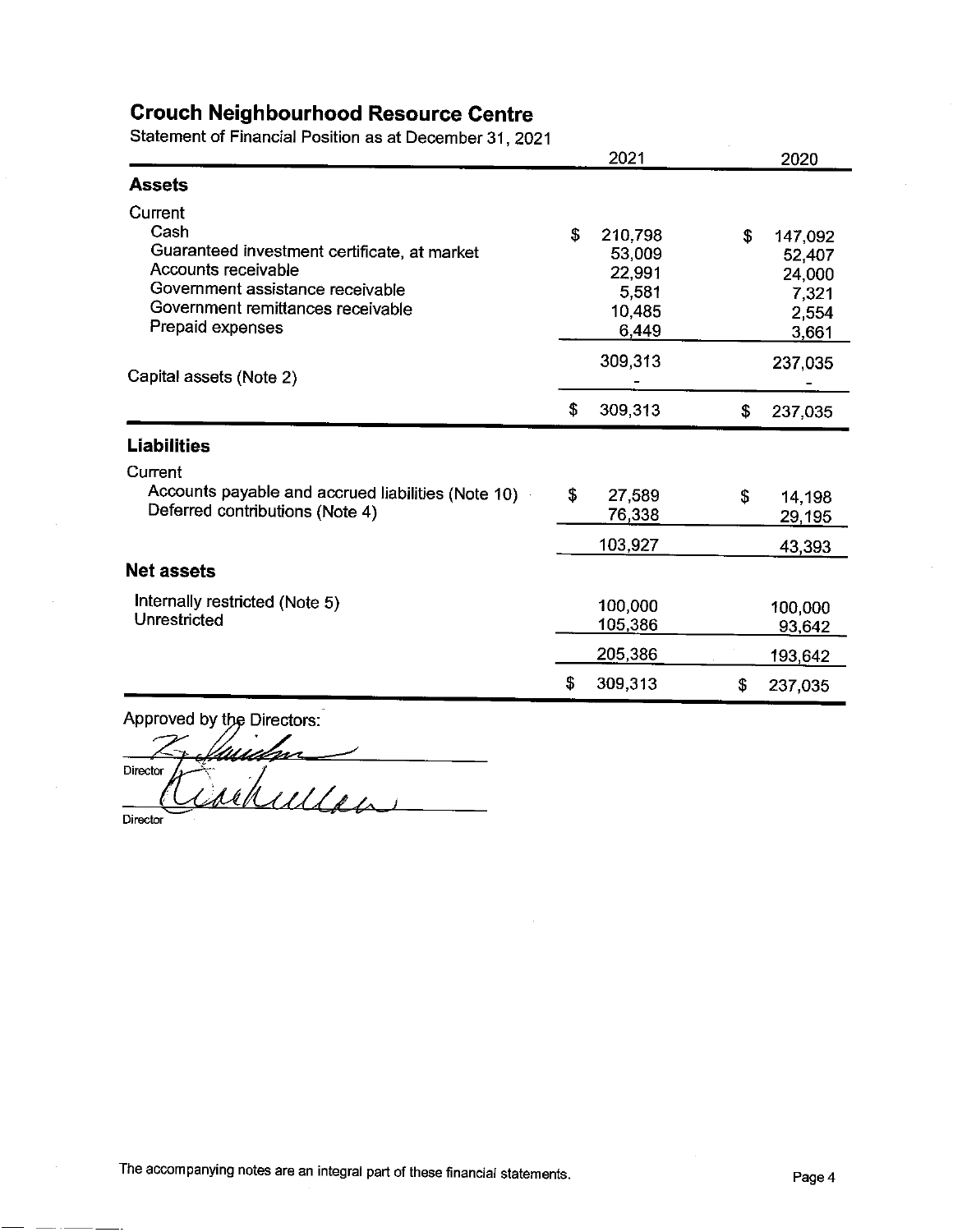Statement of Changes in Net Assets Year ended December 31, 2021

|                            |     | Internally<br>Restricted | Unrestricted |            |  | 2021       |      |         | 2020 |  |
|----------------------------|-----|--------------------------|--------------|------------|--|------------|------|---------|------|--|
| Balance, beginning of year | \$. | 100,000                  | - SS         | 93,642 \$  |  | 193,642 \$ |      | 156.527 |      |  |
| Net revenue                |     |                          |              | 11.744     |  | 11,744     |      | 37,115  |      |  |
| Balance, end of year       | S   | 100,000                  | -S           | 105,386 \$ |  | 205,386    | - \$ | 193,642 |      |  |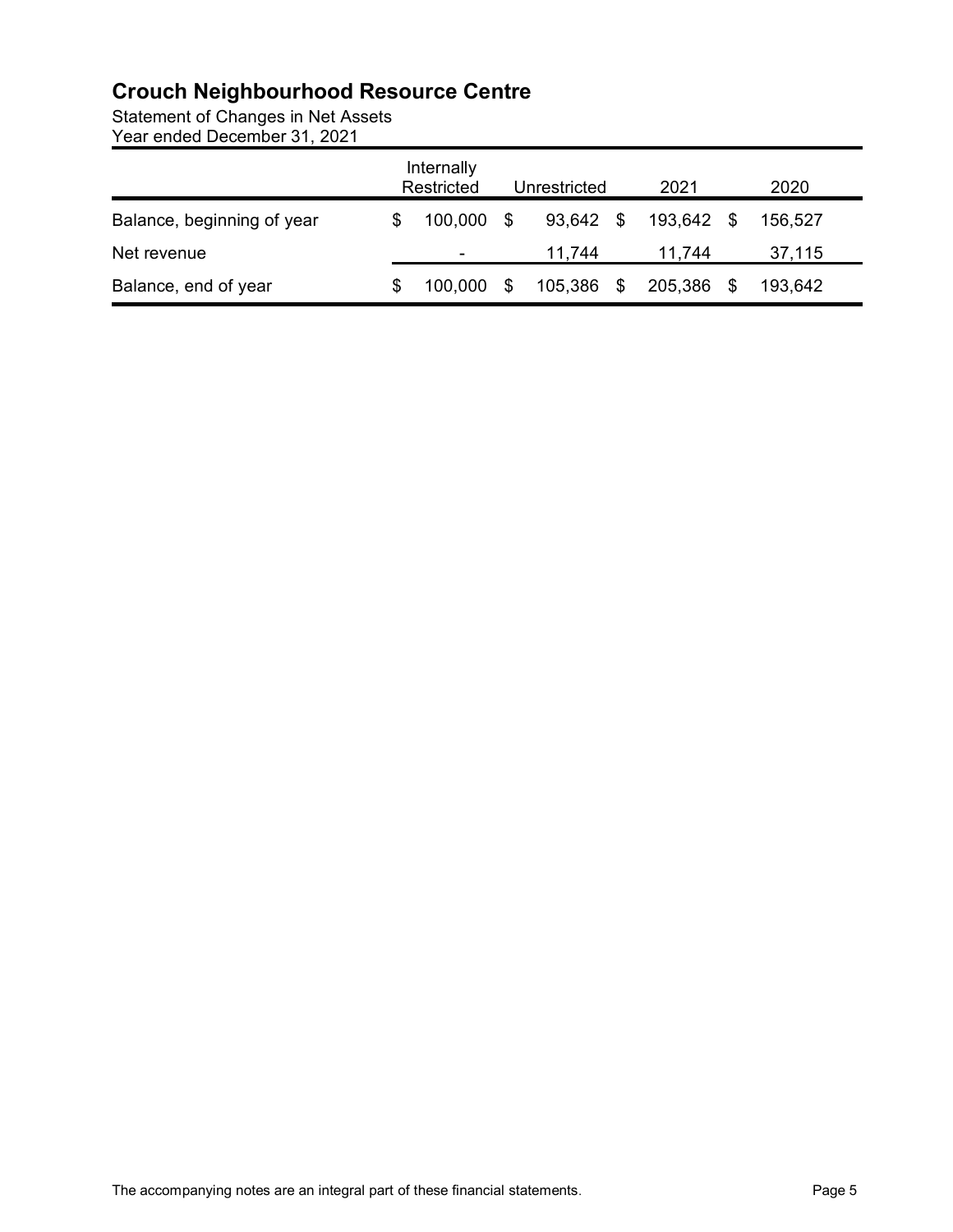Statement of Operations Year ended December 31, 2021

|                                        | 2021          | %          | 2020    | %     |
|----------------------------------------|---------------|------------|---------|-------|
| Revenue                                |               |            |         |       |
| United Way                             | \$<br>161,060 | \$<br>32.8 | 129,829 | 21.9  |
| City of London                         | 111,440       | 22.7       | 173,484 | 29.3  |
| Ministry of Tourism, Culture and Sport | 48,000        | 9.8        | 43,200  | 7.3   |
| Human Resources Development Canada     | 38,480        | 7.8        | 39,419  | 6.7   |
| Foundations                            | 36,834        | 7.5        | 63,450  | 10.7  |
| Gifts in kind (Note 8)                 | 33,704        | 6.9        | 61,000  | 10.3  |
| <b>Donations</b>                       | 30,590        | 6.2        | 25,755  | 4.3   |
| COVID-19 relief (Note 9)               | 24,000        | 4.9        | 37,000  | 6.2   |
| Fundraising and other                  | 7,132         | 1.5        | 19,179  | 3.2   |
|                                        | 491,240       | 100.0      | 592,316 | 100.0 |
| <b>Expenses</b>                        |               |            |         |       |
| Wages and benefits                     | 316,651       | 64.5       | 364,435 | 61.5  |
| Program supplies                       | 141,680       | 28.8       | 104,336 | 17.6  |
| Gifts in kind (Note 8)                 | 33,704        | 6.9        | 61,000  | 10.3  |
| <b>Professional fees</b>               | 9,255         | 1.9        | 8,700   | 1.5   |
| Communications                         | 8,112         | 1.7        | 5,537   | 0.9   |
| Bookkeeping services                   | 7,793         | 1.6        | 7,300   | 1.2   |
| Insurance                              | 6,671         | 1.4        | 6,047   | $1.0$ |
| Training                               | 4,081         | 0.8        | 631     | 0.1   |
| Copier                                 | 1,654         | 0.3        | 1,107   | 0.2   |
| Rent                                   | 850           | 0.2        | 2,550   | 0.4   |
| Amortization                           |               | 0.0        | 879     | 0.1   |
|                                        | 530,451       | 108.0      | 562,522 | 95.0  |
| Revenue (expense) from operations      | (39, 211)     | (8.0)      | 29,794  | 5.0   |
| Government assistance (Note 12)        | 50,955        | 10.4       | 7,321   | $1.2$ |
| Net revenue                            | \$<br>11,744  | \$<br>2.4  | 37,115  | 6.3   |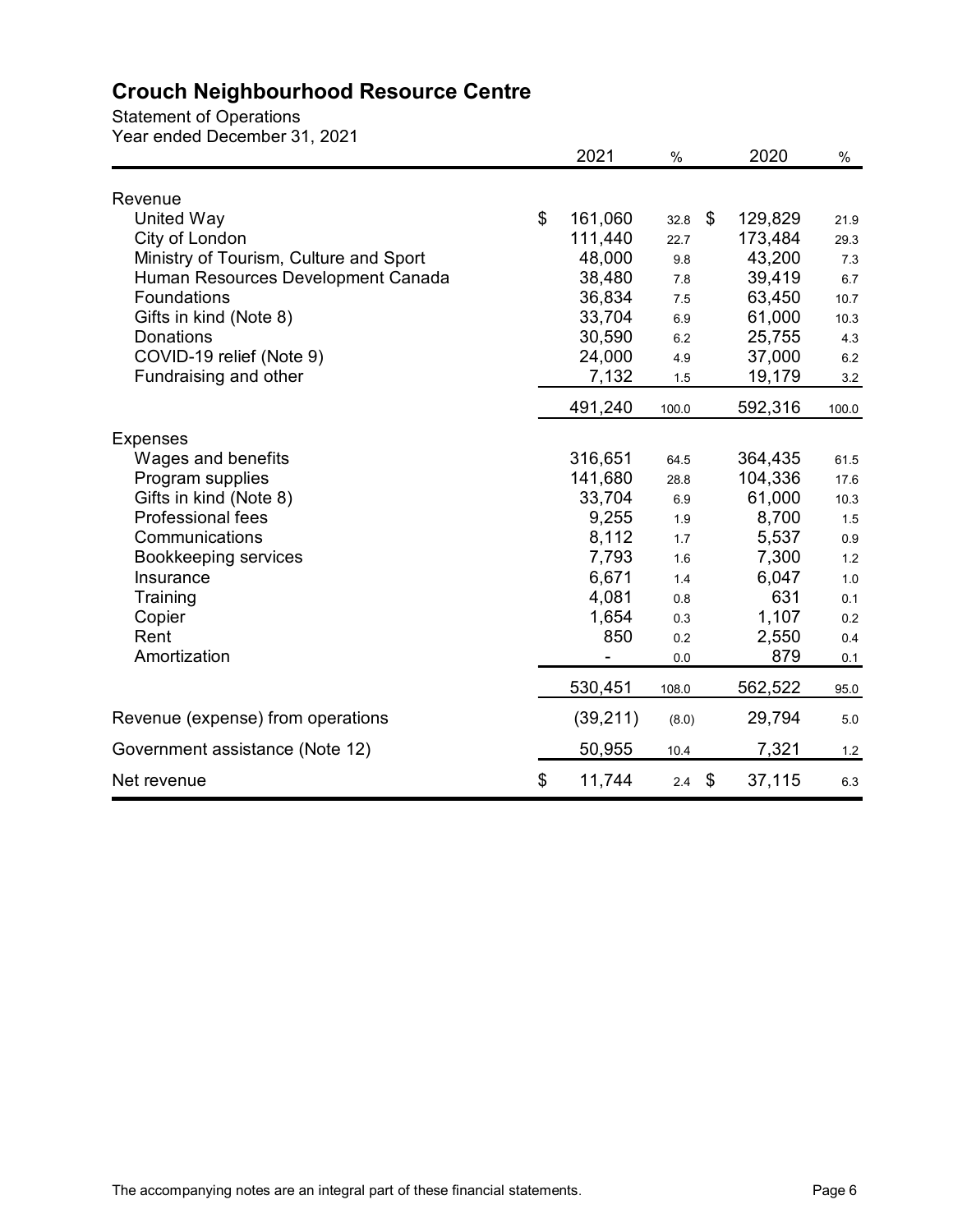Statement of Cash Flows Year ended December 31, 2021

|                                                                                           | 2021          | 2020          |
|-------------------------------------------------------------------------------------------|---------------|---------------|
| Cash provided by (used in):                                                               |               |               |
| <b>Operating activities</b>                                                               |               |               |
| Net revenue                                                                               | \$<br>11,744  | \$<br>37,115  |
| Add (deduct) non-cash items:<br>Amortization<br>Change in non-cash working capital items: |               | 879           |
| Amounts receivable                                                                        | 2,749         | (30, 918)     |
| Prepaid expenses                                                                          | (2,788)       | (233)         |
| Government remittances receivable                                                         | (7, 931)      | (1,300)       |
| Accounts payable and accrued liabilities                                                  | 13,391        | 3,207         |
| Deferred contributions                                                                    | 47,143        | 23,115        |
|                                                                                           |               |               |
|                                                                                           | 64,308        | 31,865        |
| <b>Investing activities</b>                                                               |               |               |
| Increase of guaranteed investment certificate                                             | (602)         | (1, 207)      |
| Increase in cash and cash equivalents                                                     | 63,706        | 30,658        |
| Cash and cash equivalents, beginning of year                                              | 147,092       | 116,434       |
| Cash and cash equivalents, end of year                                                    | \$<br>210,798 | \$<br>147,092 |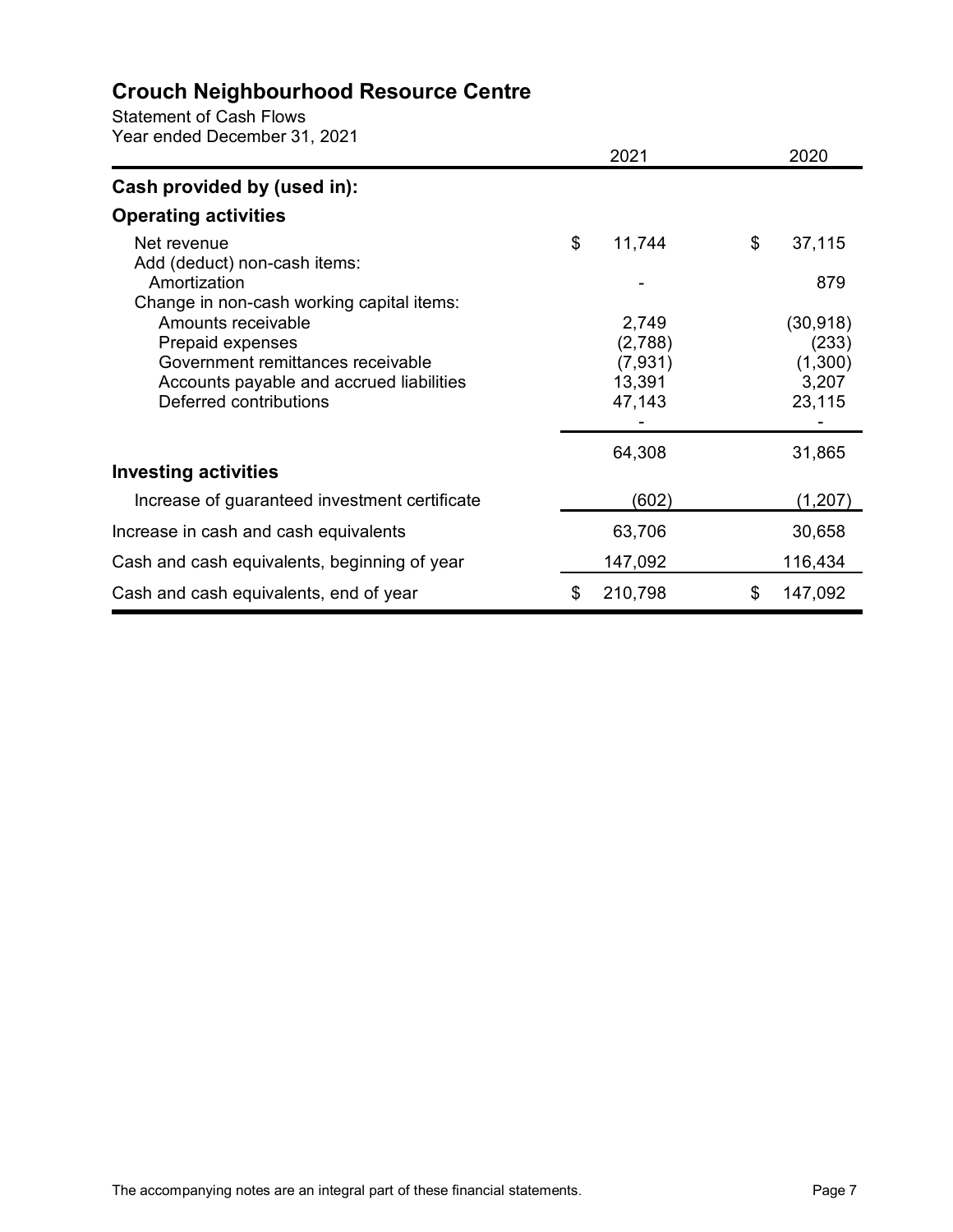Notes to Financial Statements December 31, 2021

# **Nature of Organization**

Crouch Neighbourhood Resource Centre ("the Centre") is incorporated in Ontario without share capital. The Centre is committed to providing support services to residents in need in the Hamilton Road area of London, Ontario.

The Centre qualifies as a registered charity within the meaning of Section 149(1)(f) of the Income Tax Act, and as such, is exempt from income taxes.

# **1. Significant Accounting Policies**

The accompanying financial statements are prepared in accordance with Canadian accounting standards for not-for-profit organizations. The significant accounting policies are summarized below.

# **Revenue Recognition**

The Centre follows the deferral method of accounting for contributions. Restricted contributions are recognized as revenue in the year in which the related expenses are incurred or on the basis which coincides with the funding agencies' terms of payment. Unrestricted contributions are recognized as revenue when received or receivable if the amount to be received can be reasonably estimated and collections is reasonably assured.

# **Contributed Services**

Volunteers contribute many hours each year to assist the Centre in carrying out its activities. Due to the difficulty in determining fair value, contributed services are not recognized in the financial statements.

# **Capital Assets**

Capital assets are recorded at acquisition cost. Amortization is provided on a straight-line basis over the estimated useful lives of the assets at the following annual rates, with one-half the rate in the year of acquisition.

| Computers | 3 years |
|-----------|---------|
| Equipment | 5 years |

#### **Allocated Expenses**

The Centre allocates its various administrative expenses to its different programs on a cost recovery basis. Where the cost is undeterminable, the Centre allocates the expenses in proportion to the program's aggregate core funding.

# **Cash and Cash Equivalents**

Cash as disclosed on the Statement of Financial Position consists of cash on hand, balances with banks and a guaranteed investment certificate.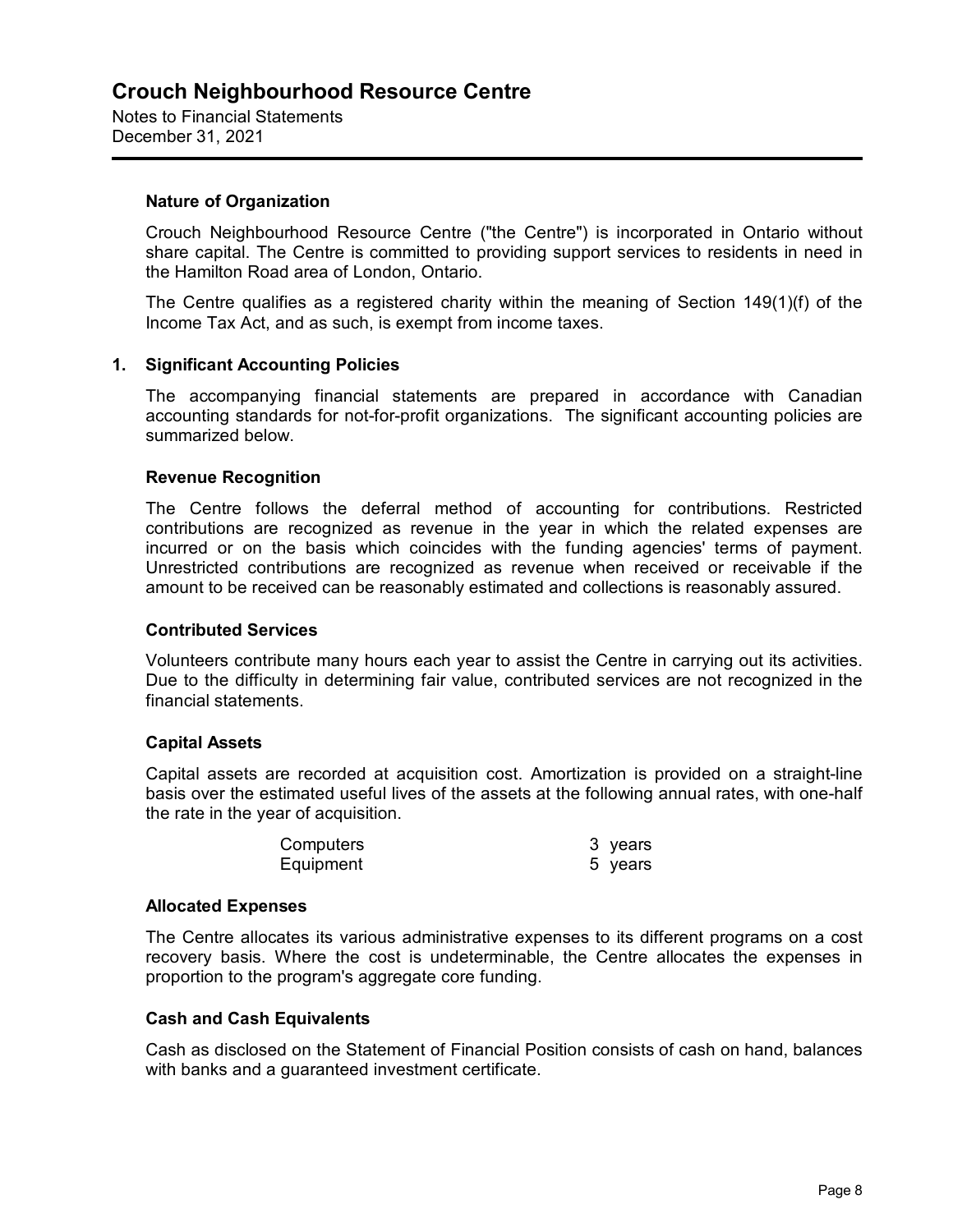Notes to Financial Statements December 31, 2021

# **1. Significant Accounting Policies (continued)**

### **Use of Estimates**

The preparation of financial statements in accordance with Canadian accounting standards for not-for-profit organizations requires management to make estimates and assumptions that affect the reported amount of assets and liabilities and disclosure of contingent assets and liabilities at the date of the financial statements and the reported amount of revenues and expenses during the reported period. These estimates include useful lives of capital assets and program expense allocations, amortization methods, and deferred revenue. These estimates are reviewed periodically, and, as adjustments become necessary, they are reported in net revenue (expense) in the period in which they become known.

#### **Financial Instruments**

#### Measurement of financial instruments:

The Centre initially measures its financial assets and financial liabilities at fair value. The Centre subsequently measures all its financial assets and financial liabilities at amortized cost, except for investments in equity instruments that are quoted in an active market, which are measured at fair value. Changes in fair value are recognized in net revenue (expense).

#### Impairment:

Financial assets measured at cost are tested for impairment when there are indicators of impairment. The amount of the write-down and any subsequent reversal are recognized in net revenue (expense).

#### Transaction costs:

The Centre recognizes its transaction costs in net revenue (expense) in the period incurred. However, financial instruments that will not be subsequently measured at fair value are adjusted by the transaction costs that are directly attributable to their origination, issuance or assumption.

# **2. Capital Assets**

|                        | Accumulated          |              |                |        | Net |                          |
|------------------------|----------------------|--------------|----------------|--------|-----|--------------------------|
|                        | Cost                 | Amortization |                | 2021   |     | 2020                     |
| Equipment<br>Computers | \$<br>3,677<br>3,066 |              | 3,677<br>3,066 | ۰<br>٠ |     | ۰<br>۰                   |
|                        | 6,743                |              | 6,743          | ۰      |     | $\overline{\phantom{a}}$ |

#### **3. Premises**

Premises used by the Centre to conduct its programs have been generously donated by the London Public Library. There is no formal contractual arrangement for these premises.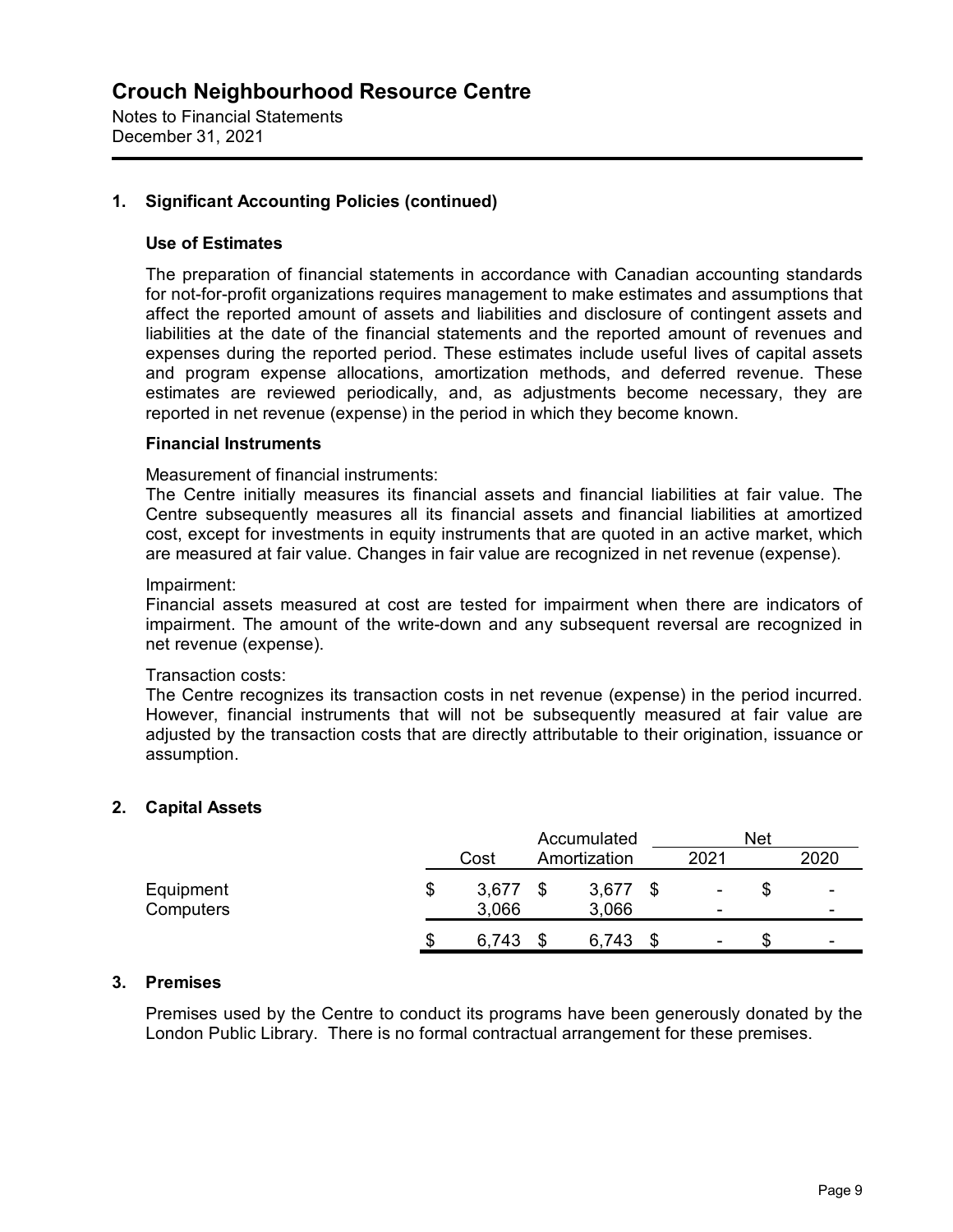Notes to Financial Statements December 31, 2021

# **4. Deferred Contributions**

Deferred contributions represent unspent resources for specific programs as follows:

|                                                             | 2021   |   | 2020   |
|-------------------------------------------------------------|--------|---|--------|
| Community Food Centres Canada Good Food Access \$           | 36,503 | S |        |
| United Way Access To Basic Needs                            | 23,349 |   | ۰      |
| <b>Ontario Trillium Foundation Professional Development</b> | 12,486 |   |        |
| <b>Westminster College Fund Crafty Connection</b>           | 4,000  |   |        |
| United Way Covid-19 Funding                                 |        |   | 24,000 |
| <b>Jumpstart Sport Relief</b>                               |        |   | 5,000  |
| Preschool                                                   |        |   | 195    |
|                                                             | 76,338 |   | 29,195 |

# **5. Internally Restricted Net Assets**

In 2015, the Board of Directors approved establishing an internal restriction of net assets for the purpose of funding future spacing needs for the Centre as well as establishing a three month reserve to support operations during wind-down should the Board of Directors determine that the operations of the Centre are no longer viable. Annually, the Board of Directors can increase these internally restricted net assets by up to 80% of any excess of revenues over expenses. These restricted funds are only accessible by Board of Directors' approval, in whole or in part.

# **6. Financial's Instruments Risk Management**

Transactions in financial instruments may result in financial risks being assumed by the Centre or transferring to another party. The risks identified by the Centre are as follows:

# **Interest Rate Risk**

Interest rate risk is the risk that the fair value or future cash flows of a financial instrument will fluctuate because of changes in market interest rates. The Centre's investments include a guaranteed investment certificate at a fixed interest rate. Accordingly the Centre is exposed to interest rate risk resulting in changes to future interest rates earned on this investment.

The Centre is not exposed to significant credit, currency, liquidity or market risk.

There have been no significant changes in the nature, extent or concentration of the risk exposures from the prior year.

# **7. City of London Grant - Special Purpose Statement**

Included in the Revenue - City of London is \$104,500 the Centre received under the Funded Activity Budget dated March 9, 2020 for the year ending December 31, 2023. Under Schedule B of the Budget, this funding was stipulated for staff wages for the Community Development, Opening Doors, and Youth programs. An accrued liability provision is required when programs have revenues in excess of expenses for the year. The Community Development, Opening Doors and Youth program wages exceeded the funding received from the City of London under the Funded Activity Budget resulting in no repayment requirement.